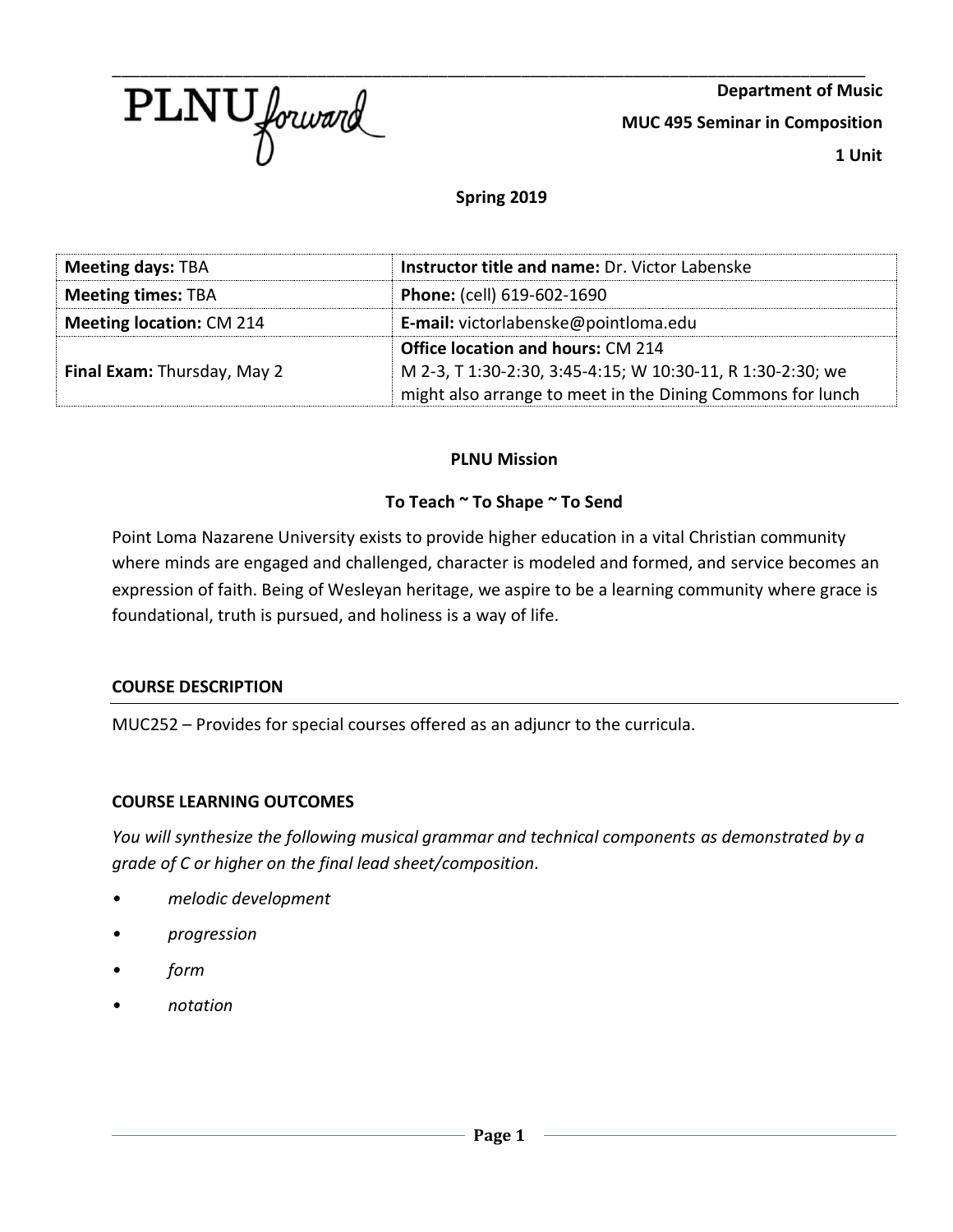Finale Notation Software would be very helpful (new edition avaiable for \$99).

Manscript paper.

### **ASSESSMENT AND GRADING**

Students will be evaluated according to the categories below:

| Category                 | Percentage |
|--------------------------|------------|
| In class work            | 35%        |
| Out of class assignments | 35%        |
| Midterm assignment       | 10%        |
| Final project            | 20%        |

Grading for this course is on a fixed scale:

| <b>PERCENTAGE</b> | <b>GRADE</b> | <b>PERCENTAGE</b> | <b>GRADE</b> |
|-------------------|--------------|-------------------|--------------|
| 100-93            | A            | 76.9-73           |              |
| 92.9-90           | А-           | 72.9-70           |              |
| 89.9-87           | B+           | 69.9-67           | D+           |
| 86.9-83           | В            | 66.9-63           |              |
| 82.9-80           | B-           | 62.9-60           | D-           |
| 79.9-77           | C+           | Below 60          |              |

#### **INCOMPLETES AND LATE ASSIGNMENTS**

While evaluation of your work is necessarily somewhat subjective, I will use the following items to determine the grade. **You will receive 50% of the assigned grade for late work.**

#### **FINAL EXAMINATION POLICY**

Successful completion of this class requires submitting the final project **by the scheduled exam time for this course–** *Wednesday, May 2 at 1:30pm*.

#### **PLNU COPYRIGHT POLICY**

Point Loma Nazarene University, as a non-profit educational institution, is entitled by law to use materials protected by the US Copyright Act for classroom education. Any use of those materials outside the class may violate the law.

#### **PLNU ACADEMIC HONESTY POLICY**